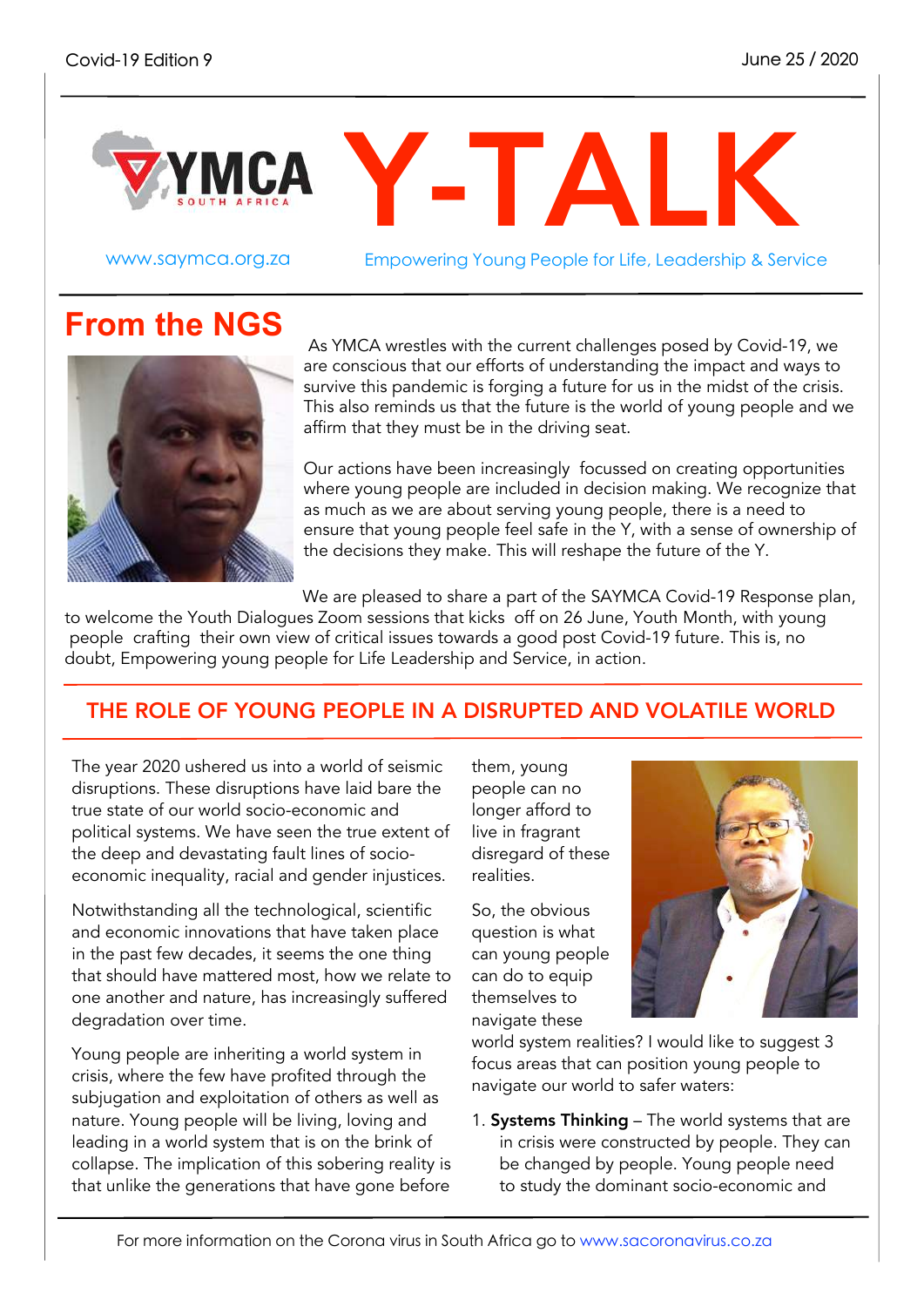political systems. They need to understand the fault lines and their root causes as well as how humanity can outgrow these fault lines.

- 2. Social Engineering We live in a world where our relations with one another have been socially engineered to maximise the profits of the economically and politically powerful. Young people need to study these techniques and learn how might humanity outgrow such control.
- 3. Civic Leadership Most of what I have learnt in life has been through my civic engagement. Learning studies indicate that 70% of what we learn is through active experimentation and immersion. Young people should invest their time participating in YMCA community projects to observe, experiment and grow their leadership experience. Young people should see the YMCA as the space (power space12) where they can equip themselves for life and leadership in a world steeped in crisis.

I conclude with this thought; In the late 1800's, big cities such as London and New York were drowning in horse manure. With the influx of people in the cities the large amount of horse dung and urine had begun to be a health hazard to the cities. This problem came to a head when in 1894, The Times Newspaper predicted… "In 50 years, every street in London will be buried under nine feet of manure." This became known as the 'Great Horse Manure Crisis of 1894'.

However, the invention of the motor car enabled humanity to outgrow this crisis. I have no doubt in my mind that young people, immersed in systems thinking, social engineering and civic leadership, can navigate the world into safer waters, in the same way that the invention of the motor car averted a horse manure crisis in 1894!

So young people, let's get cracking!

### Vezi Mncwango. SA YMCA Ambassador.

Author of Vessels of Glory. Co-founder of Ubuntu Kithi Network.

# The Future Support Initiative

As it is still youth month, we celebrate the work that is being done by young people to make a change in the community by empowering other young people. In this issue we speak to Phumelele Hadebe, a youth volunteer at UKZN Student YMCA and a YAC Alumni, about the project they are working on.

 What is the name of your project and its goal? Future Support Initiative is the name of the project. The project aims to equip young people in High School with necessary soft skills and sharing of information to help them decide on their academic future.

 How did you come up with project idea? Growing up in the rural areas in Umzumbe, Port Shepstone (South Coast of Kwazulu-Natal) we had no access to technology or information about applying to Universities. I was lucky when l was in Grade 12 to have had former students in my school coming to assist us with applying for bursaries. In the past years volunteering with



YMCA at the Orientation week at UKZN Howard College, l have seen a lot of young people from rural areas and townships coming to check if the University has openings for late applications simply because they had not applied in advance due to lack of information. Most of these students end up taking a gap year because their applications are not accepted. These are the things that made me want to start this project.

continued on page 6...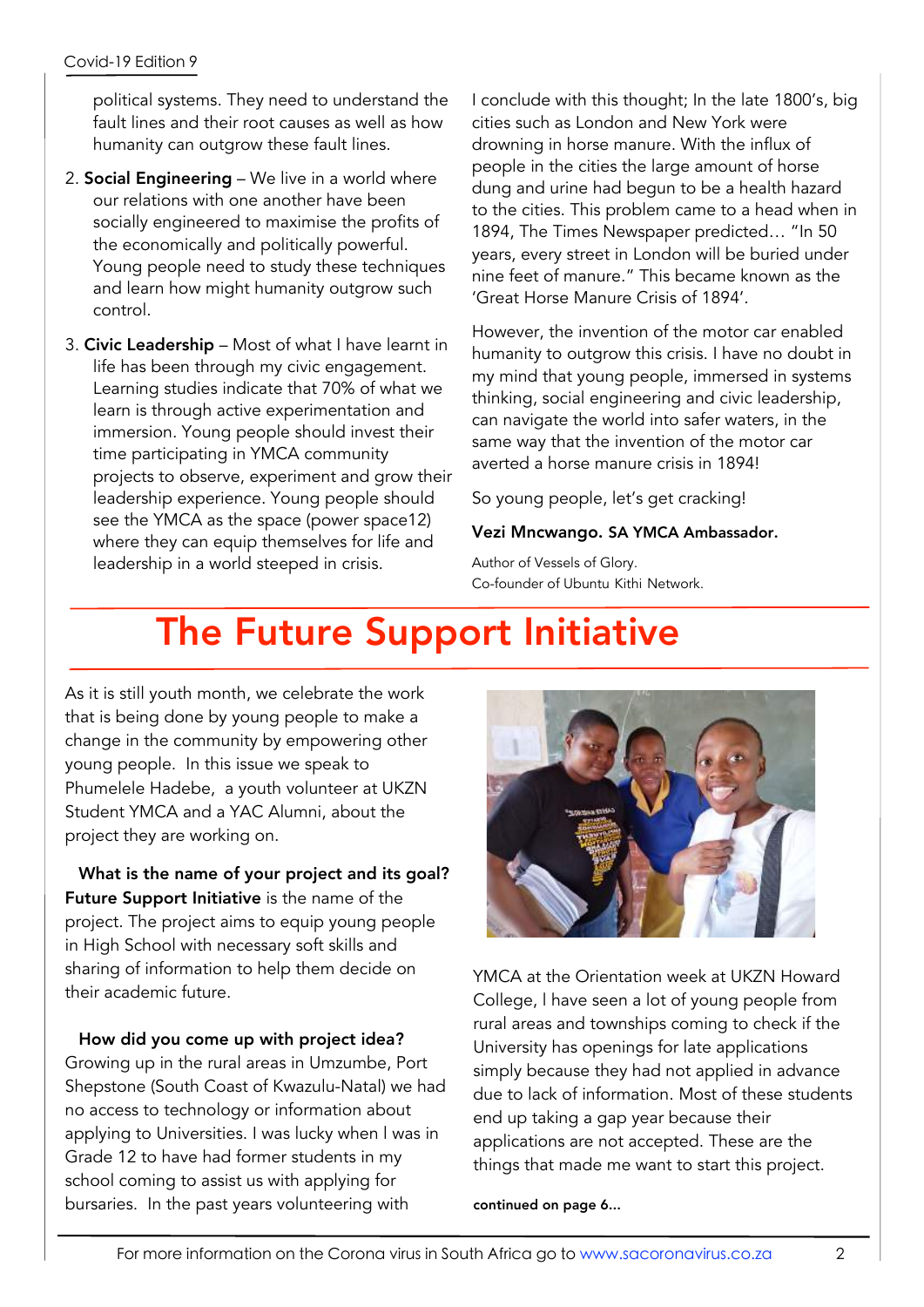# OUR BLACK LIVES MATTER

The Black Lives Matter movement has gained huge traction globally and has called each individual to take responsibility in their own individual capacity. But global as it is, it speaks to schools being called out over racism in the last few weeks. That these voices are from young people themselves. Saying enough!

us all as South Africans – directly and urgently. In a country founded on racism that has been engraved on the lives of our people.

During this youth month, we remember the lives of young people in South Africa who rose up to confront the pain and injustice of racism in 1976. The youth of this generation

are still facing the manifestation of the apartheid legacy and daily realities of racism. As a young person, I have felt some hope at the amount of



We are all invited to be a part of a swift solution towards the eradication of racism and any form of discrimination. As young people we must take action and drive the change towards a just society. And the role of the SAYMCA becomes more key in our country. As a youth development movement that sets out to Empower Young People for Life, Leadership and Service, we need to empower young people to

be free in our own country.

**Wandile Buthelezi. Change Agent.**

# The Impact of Covid 19 on Student Well being

### Mental health of students during Covid19

The outbreak of covid19 has left many civilians out in the dark as the uncertainty of what is to come rises. We have never experienced such social and economic turmoil, on such a global scale.

These unprecedented times impacts both the financial and physical wellbeing of many individuals. The impact of self-isolation on one's mental health should also not be underestimated. "The mental health impact of the pandemic has been sorely neglected, both in South Africa and globally", states the Human Science Research Centre (HSRC).

## The impact of the pandemic on mental health

Humans, being social and interactive beings, thrive on the illusion of having control which is fostered through our daily routines. The pandemic has disturbed this normal flow of our lives. People are

being forced to detach from the outside world. The ability to interact and socialize, for many, acts as a coping mechanism for their mental health and

overall wellbeing. In South Africa, 1 in 10 people suffer from depression and/or anxiety disorders. Before the national lockdown, SADAG recorded that 59% of people had already been diagnosed with a mental illness. With limited mental health support, individuals who are already diagnosed with a mental

### **MENTAL HEALTH STATISTICS**

According to a survey report produced by the South **African Depression and Anxiety Group (SADAG);** 

- $> 59\%$  of people were diagnosed with a mental health disorder prior to lockdown
- $\geq$  43% diagnosed with depression
- $\geq$  30% diagnosed with general anxiety
- $\triangleright$  And 12% diagnosed with bipolar

continued on next page...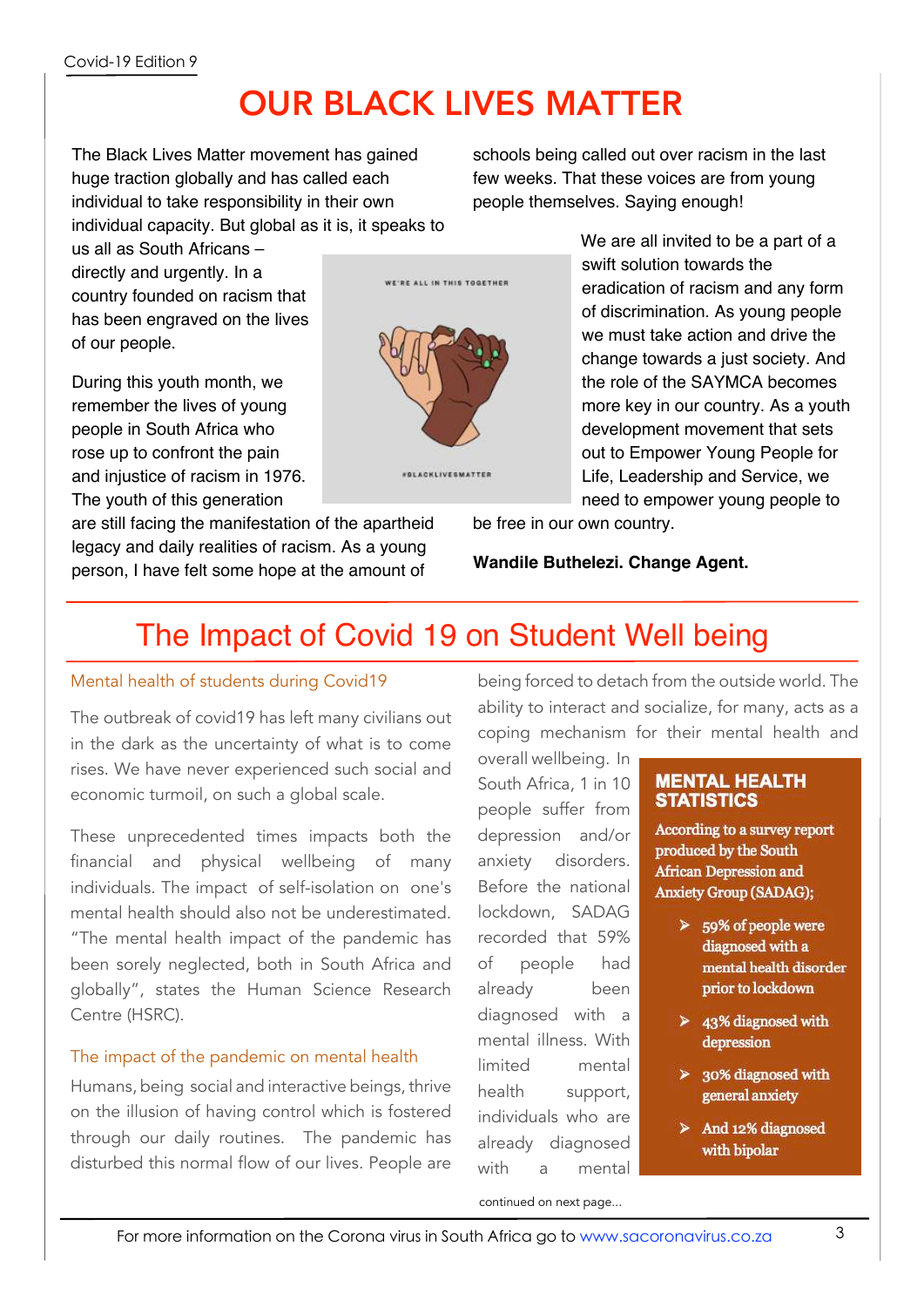### Covid-19 Edition 9

disorder, the pandemic has taken a toll on their lives. According to a survey conducted by a mental health charity (Young Minds) in the UK, 83% of students who had suffered from a mental disorder before the pandemic, have worsened during the



pandemic. The same holds true for students in South Africa. More than ever, there is a severe shortage of rehabilitation services, socialization activities personal support and

educational assistance services as a direct result of the pandemic.

Moving from the attending of lectures and constant academic and social engagements on campus and residences, to online learning and a virtual way of living is a major mental shift that very few were prepared for. Students are now expected to gather great amounts of will power and motivation to engage with remote learning.

## How is one expected to manage when the motivation and enthusiasm are overshadowed by stress and anxiety?

According to the National College Health Assessment, about 1 in 5 students suffer from a diagnosable mental disorder whereas a greater proportion (70% of students) report feeling overwhelmed and about 60% report feeling lonely. These are all factors that need to be taken into consideration when looking at the impact on the mental health of students that the pandemic and self-isolation may foster.

### What can be done to help students during these uncertain times?

Caring communication is key to student wellbeing during covid19. Creating remote support structures for students may assist in addressing their sense of loneliness and isolation. Perhaps creating a platform where students have a friend or someone to talk.

Creating various chat rooms where students may engage and interact with each other can act as a form of support. These chat rooms can provide insight on their circumstances, and perhaps help them make sense of a bad situation.

This is a great time to perhaps put in place a mentorship programme, where our mentors and mentees join together to achieve overall wellbeing. The programme could involve mentors assisting in areas of motivation and guidance during these times. A sense of togetherness is needed now, more than ever. We all need to rely on one another to get through these difficult times. During this time where motivation, self-discipline and great levels of positivity is needed, a mentorship programme is an ideal program to support student wellbeing.

Additionally, making full use of all social media platforms is encouraged because everyone is tuned into social media, especially young people. Furthermore, there are many Mental Health centres and organizations which have introduced innovative remote Mental Health support and services. Partnering with an organization like SADAG, which currently has an online toolkit and response to covid19, would be beneficial.



To conclude, s t u d i e s conducted during the SARS endemic in 2000 have shown that during a large-scale crisis, mental

health is an issue that must not be neglected. The mental health and preservation of student wellbeing should never be an afterthought.During these difficult times, students need to know that they do not need to go through this alone.

By Tiyah Goba - UKZN Student YMCA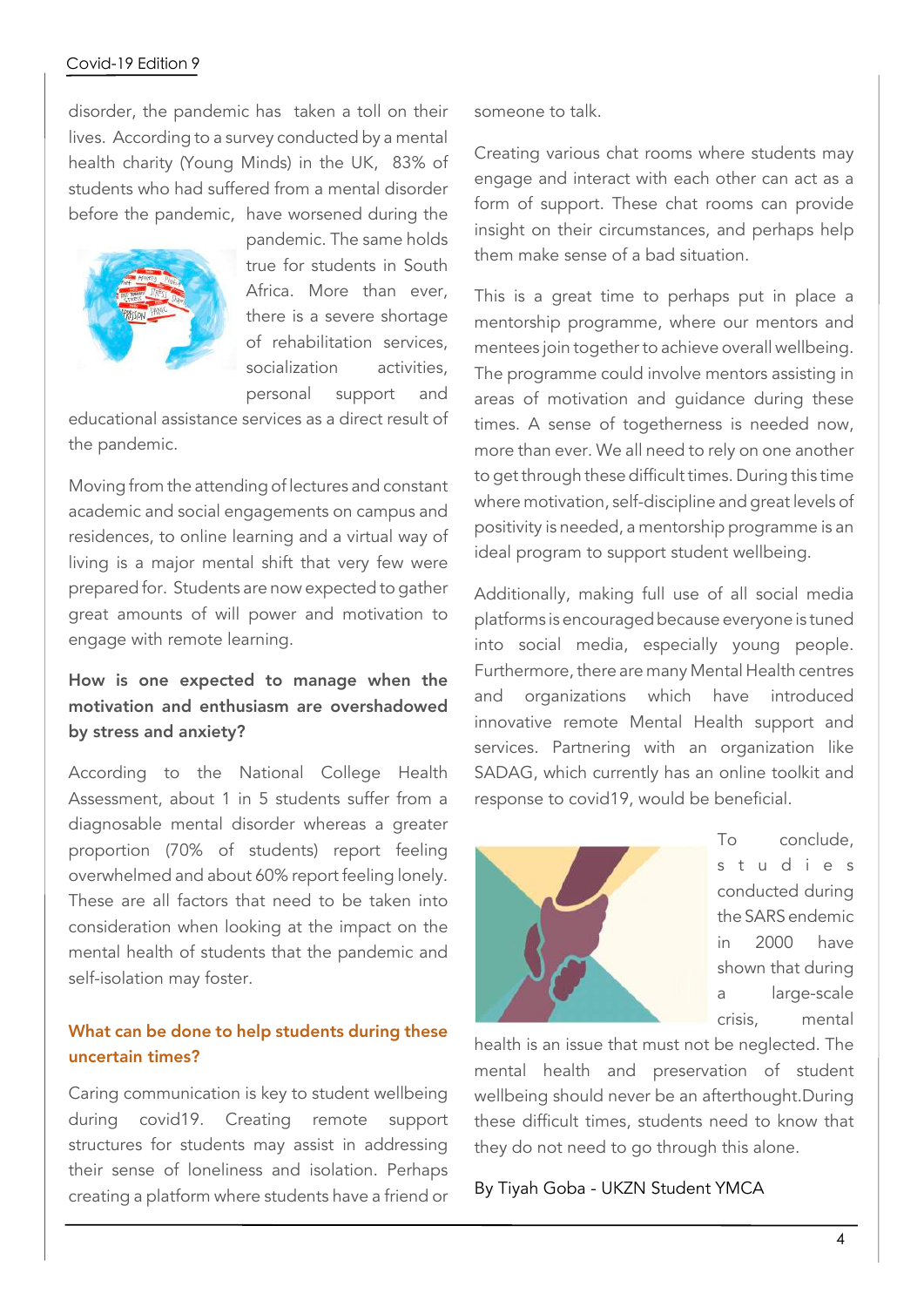## In memory of the late Mr Faizel Adam

### 10/6/1970-10/6/2020

Mr Adam was an educator and rugby coach at Florida Senior Secondary School in Ravensmead since 1995-2020. He also was the rugby coach at Stellenberg high school and Western Province Junior rugby. He was well respected and loved by his peers and learners.

Since we started the Better Life Option Peer Education programme at Florida high in 1997 Mr. Adam was a key supporter of YMCA programmes. In the last three years, he became an integral part of the implementation and success of the Youth Justice programme. He had a heart for the wellbeing of the learners and his goal was that every learner should get the attention needed and the opportunity to grow. He never shunned away to stand between those who wanted to cause physical or emotional harm to the learners. On several occasions, he would face off with gangsters to protect the learners and it was no surprise that those hardened gangsters



respected him for the person he was.

Mr Adam could not be overlooked when you visit the school because of his stature and presence on the school ground. The learners he referred to us were always a mixture of those with behavioural challenges and those with great potential who were

"let your smile change the world but don't let the world change your smile"

in need of some guidance. Although he was very strict as a teacher and coach, the love that he had for the learners was always evident in his eyes and smile. One of his quotes on FB was: "let your smile change the world but don't let the world change your smile".

In one of our sessions with the Youth Justice group, he laid bare his soul in front of those young boys and girls and shared his life experience with them as motivation. They were quite surprised to see their teacher open up to them and imprinting on

them that "Discipline is the bridge between Goals and Accomplishment". For 23 years he shared short moments of his life that was filled with dedication, compassion, discipline and laughter that was evident in all aspects of his life.

We as YMCA Ravensmead staff and volunteers, were shocked by the sudden death

of an Educator, coach and friend of the YMCA. He always encouraged and motivated us to never give up on our children and youth and was grateful for the work we are doing. We are grateful for his support, motivation, guidance and friendship which is forever imprinted in the story of our YMCA. He will be missed but never forgotten.

"God gave you a fingerprint that no one else has, so you can leave an imprint that no one else can"

FB post: 12 April 2019. Mr Faizel Adam.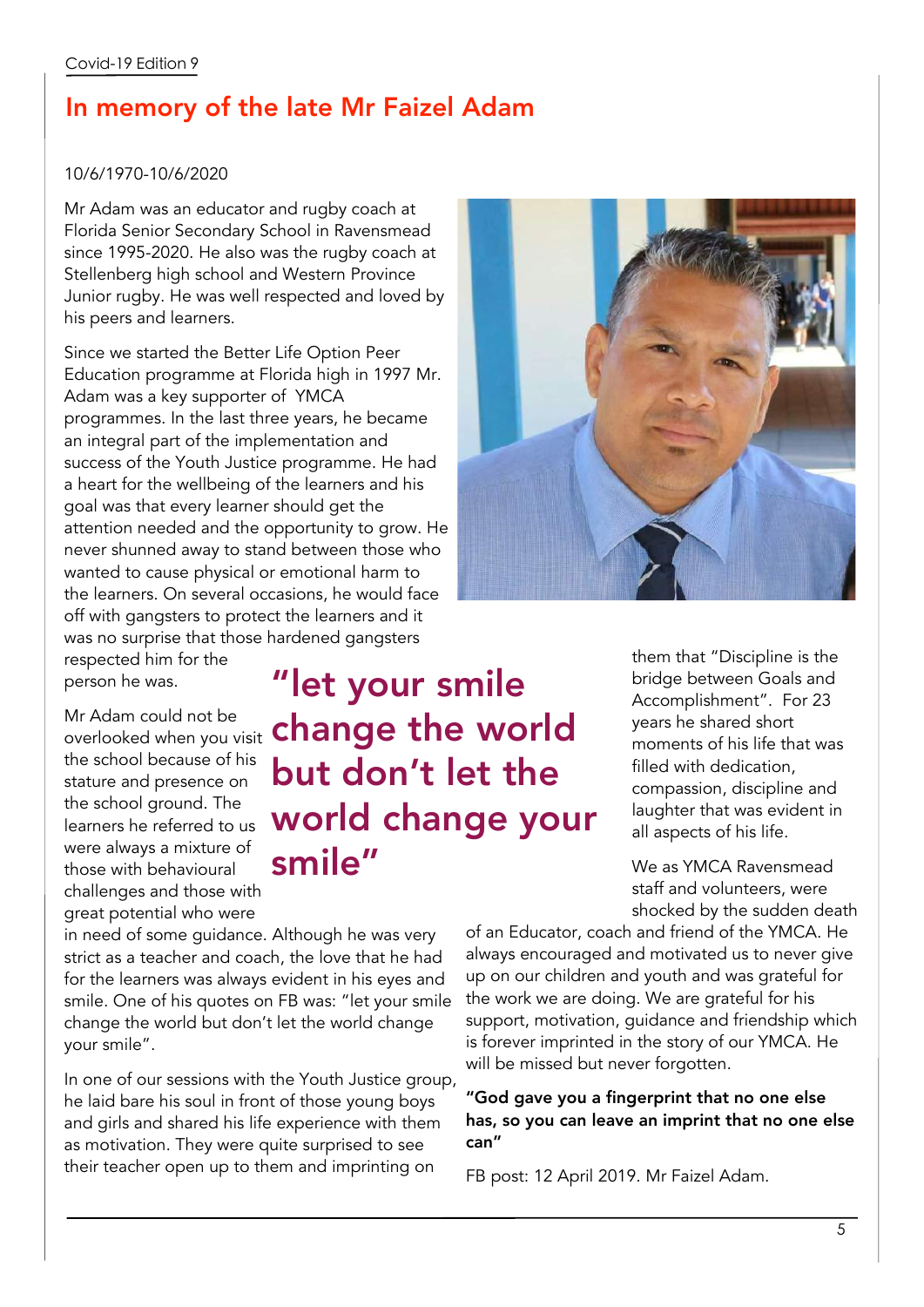### Covid-19 Edition 9

#### Continued from page 2...

Our General Secretary, Mr. Mafa, was very supportive. I improved the idea with him and Oyama Ngomezulu (fellow YAC alumni).

### Which school are you currently working with?

We are currently working with Grade 12's at Velabahleke High school in Umlazi, Durban. Kaizen Apps is a new stakeholder we are in partnership. The CEO of Kaizen, Sahluko Sithole, has made available to us an App that allows learners to apply to all universities around the country. The App also has a goal setting function to show how many points are required to study towards each qualification. Through this App we were able to secure a sponsorship for 255 learners, worth R102 000 (R400 per learner). We also assist them with NSFAS applications (*a government grant scheme for university students*) and opening of bank accounts.

#### Future plans?

We plan to extend the project to the rural areas where young people are most in need.

Written by Pasca Ndlovu - From an Interview with Phumelele Hadebe

# ENDING GENDER BASED VIOLENCE

With Gender Based Violence l feel everything has been done from marches, dialogues, talks and night vigils but there hasn't been much change. At this point small individual acts will contribute to the ending of Gender Based Violence.As young people we need to start creating safe spaces within our circles as individuals. As friends we can form support groups where no matter what one is going through we are able to open up to each other and not bottle it up. Spaces where young people feel comfortable enough to talk about their challenges are in short supply.

As friends and sisters we need to be creating spaces where the young men in our lives feel comfortable to confide in us and share their struggles so that they don't end up releasing their anger on someone else, because they are walking, ticking time bombs that can explode at any given time. They are ticking time bombs because of the societal definition of masculinity that puts so much pressure on them.

The same goes to women. As young women we need to create spaces where we can open up if we are facing GBV in our relationships. We need to help each other to get to a point where we understand that what is happening to us is wrong. We need to build our confidence and be brave enough to stand up for ourselves to report abusive behaviour to the police or people we trust. Also, as young women we need to stop being toxic and we, at times, somehow



contributors. In as much as there is nothing we can do that can give any man the right to abuse a woman, as young women we need to stop having high expectations from men such as expecting them to provide for us, expect them to have certain things like cars and houses at a certain age. It's high time we empower ourselves and take care of ourselves. The fight against GBV begins with me and it begins with you.

By Oyamelenkosini Mngomezulu.

YMCA member. YAC Alumni.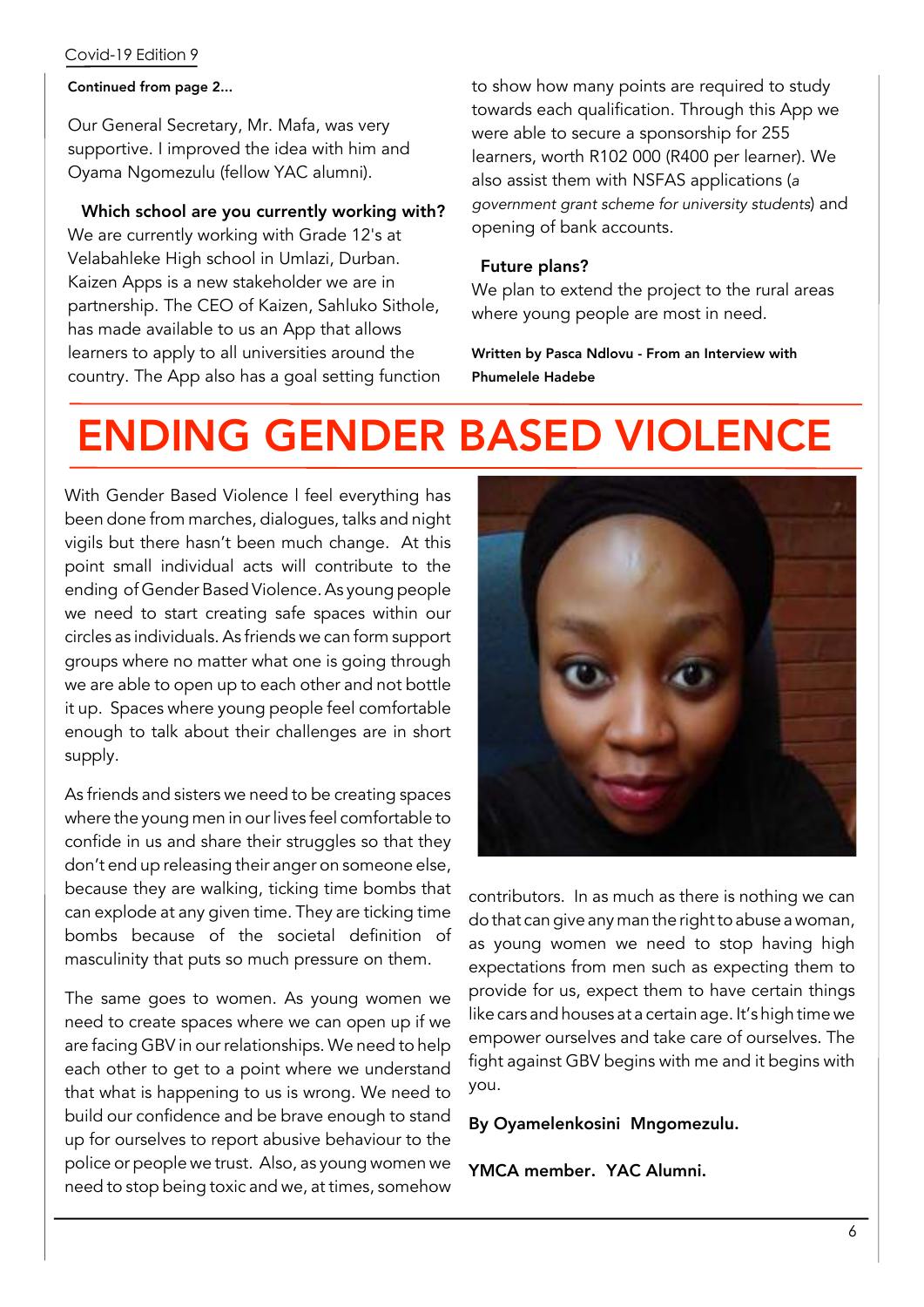# SNAPSHOTS OF LOCAL YMCA ACTION





allOvercome #StayAtHo **MCAStandsTogether**  $H<sub>c</sub>$ 

**XYMCA Y-JUSTICE** 



Having some fun with residents at the Cape Flats YMCA campsite.

The Soweto YMCA team getting ready for another food parcel distribution in Orlando.

Participants in the Nelson Mandela Bay Youth Justice programme, being supported with food parcels delivered by Pelisa

If you would like to feature your YMCA through a Snapshot...whatsapp your photo with text to 0833081501